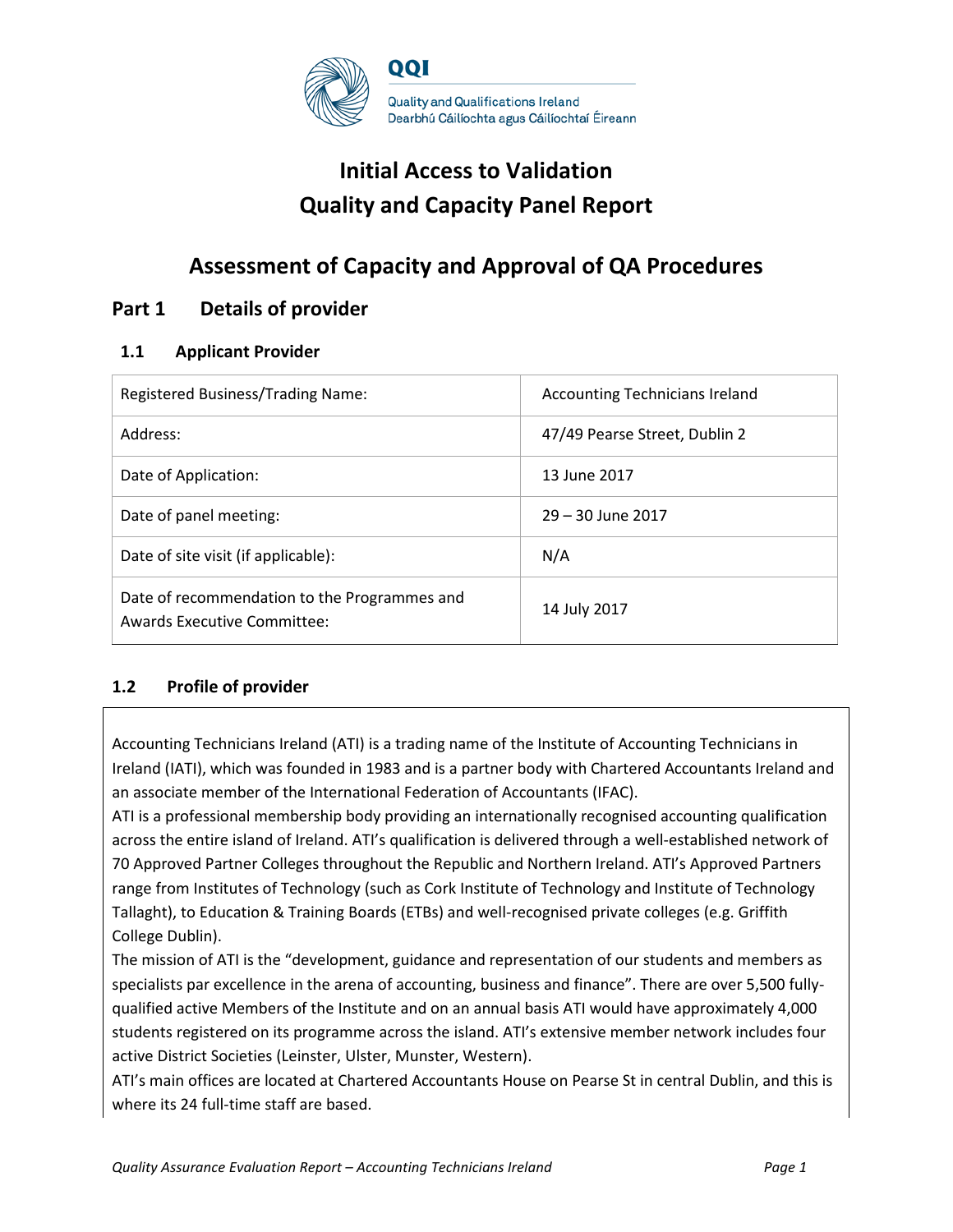

ATI is a registered charity and a not-for-profit company limited by guarantee. It is governed by a Board of Directors which has ultimate responsibility for oversight and strategy of the organisation. The Board has established a number of committees with delegated responsibility for ensuring quality in all areas of the organisation

ATI is also a recognised Awarding Organisation in Northern Ireland, regulated by the Council for Curriculum, Examination & Assessment (CCEA). Prior to 1st May 2016, regulation was carried out by Ofqual.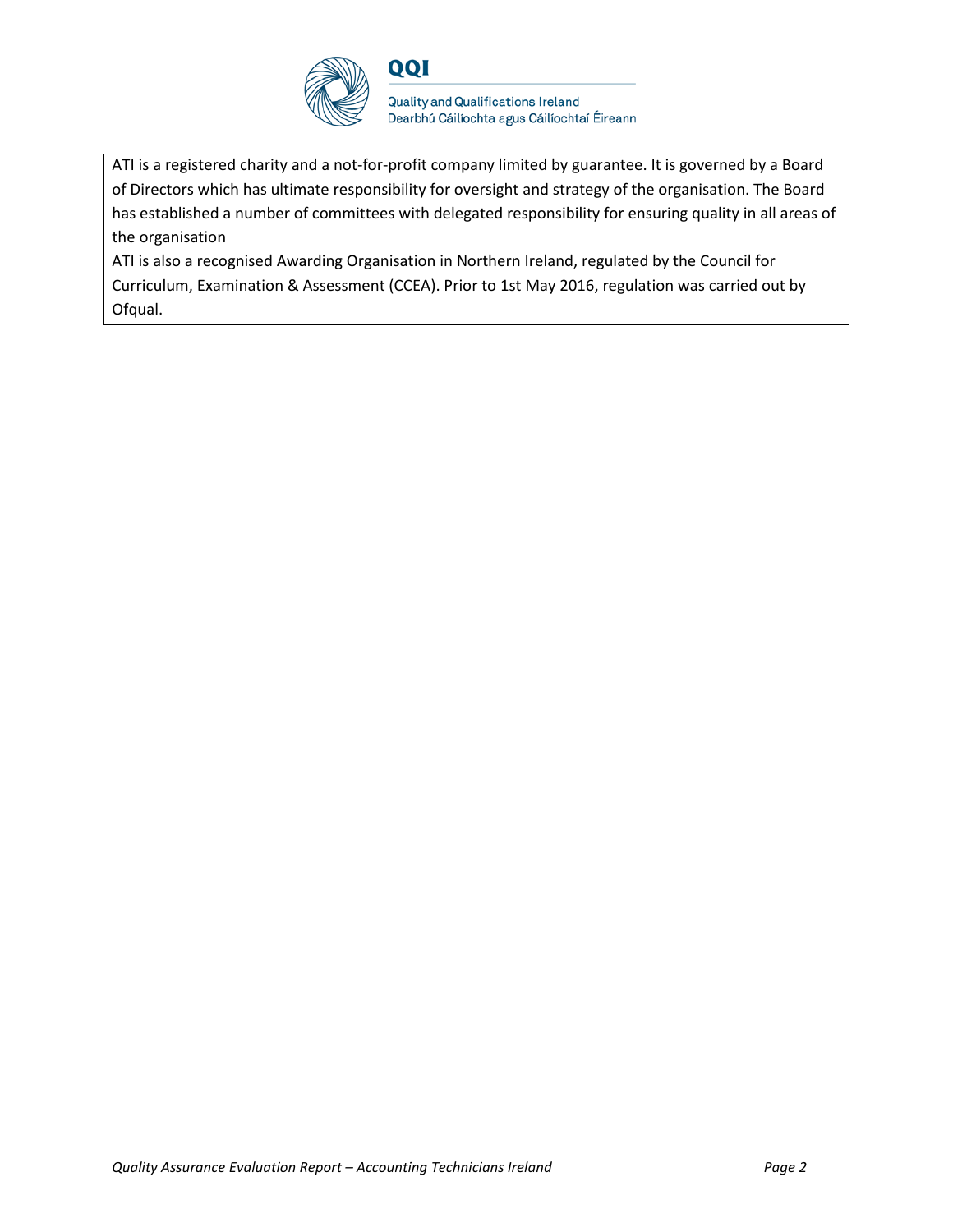

## **Part 2 Panel Membership**

| <b>Name</b>           | Role of panel member                                     | Organisation                                               |
|-----------------------|----------------------------------------------------------|------------------------------------------------------------|
| Jack O'Herlihy        | Chair                                                    | Retired Head of Development in                             |
|                       |                                                          | Letterkenny IT.                                            |
| Keith Brumfitt        | QA Expert                                                | <b>Education and Training Consultant,</b><br><b>EQAVET</b> |
|                       |                                                          | <b>Retired Quality Improvement Adviser</b>                 |
| Angela Whiteside      | QA Expert                                                | for Dept. for Employment and                               |
|                       |                                                          | Learning in Belfast, now the                               |
|                       |                                                          | Department for the Economy                                 |
| Dr. Pat O'Connor      | Subject matter expert -                                  | Head of School of Business &                               |
|                       | Business Programmes / QA                                 | Humanities, IT Blanchardstown                              |
|                       |                                                          | Emeritus Prof. of Accounting,                              |
|                       | Subject matter expert -<br><b>Accountancy Programmes</b> | University of Edinburgh Business                           |
| Prof. Pauline Weetman |                                                          | School and currently Chair of the                          |
|                       |                                                          | Academic Panel of the Institute of                         |
|                       |                                                          | <b>Chartered Accountants of Scotland</b>                   |
| Sylvia Boylan         | Learner Representative                                   | Accounting Technician, Anne Brady                          |
|                       |                                                          | McQuillan's Accountants                                    |

## **Part 3 Findings of the Panel**

### **3.1 Summary Findings**

The panel notes this is Accounting Technicians Ireland (ATI)'s second submission for QQI approval of its quality assurance procedures. It acknowledges the time, effort and resources committed by ATI to improving the quality assurance system.

ATI has demonstrated a willingness to accept the advice given by the panel and by the Approvals and Review Committee (ARC) last year and has used them to re-evaluate and rebuild their quality assurance system. There is now a much fuller acceptance of their quality assurance responsibilities as a coordinating provider for an apprenticeship programme.

The panel did have advice, listed in this report, which they feel will improve further ATI's quality assurance and, ultimately, the programmes and services offered to learners. However, the panel felt that overall, the system and resources to be deployed by ATI will have the capacity to implement and quality assure an apprenticeship programme validated by QQI.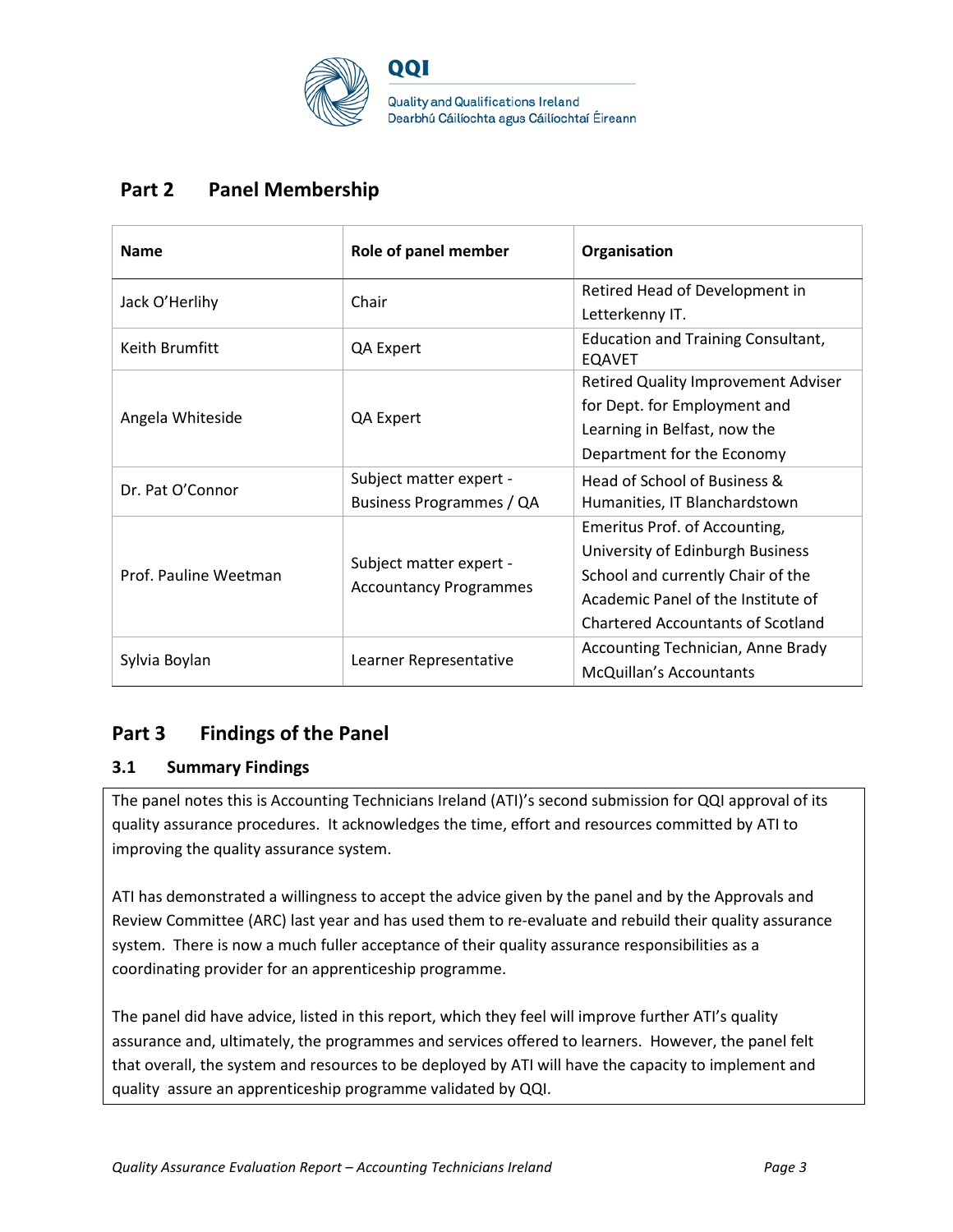

### **3.2 Recommendation of the panel to Approvals and Reviews Committee of QQI**

The panel recommends that the Approvals and Review Committee approve the draft quality assurance procedures of Accounting Technicians Ireland and permit it to submit to QQI for validation programmes which fall within the scope of provision listed in Part 7 below.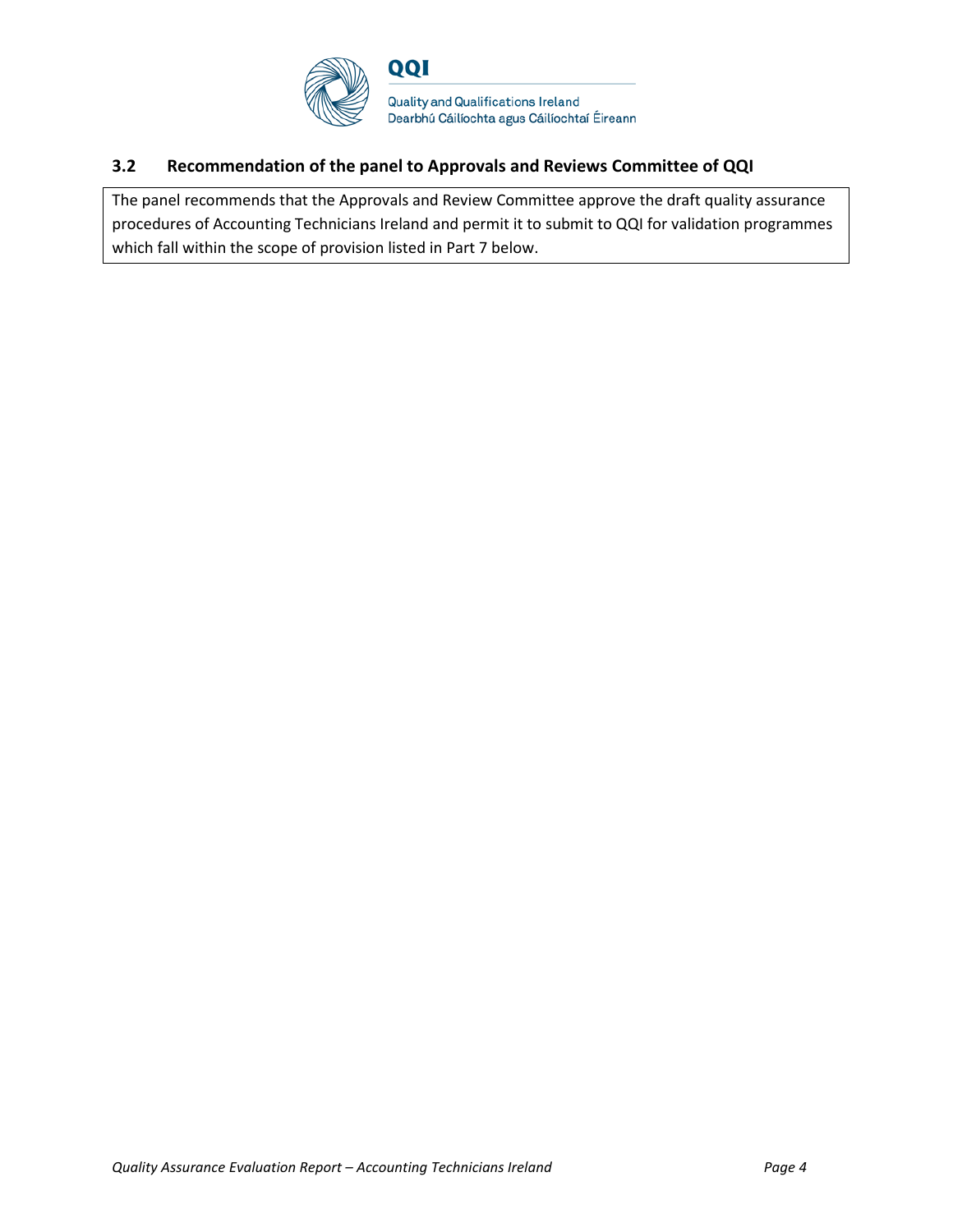

### **Part 4 Evaluation of provider capacity**

#### **4.1 Legal and compliance requirements:**

- *4.1.1(a) Criterion: Is the applicant an established Legal Entity who has Education and/or Training as a Principal Function?*
- *4.1.2(a) Criterion: Is the legal entity established in the European Union and does it have a substantial presence in Ireland?*
- 4.1.3(a) **Criterion:** *Are any dependencies, collaborations, obligations, parent organisations, and subsidiaries clearly specified?*
- *4.1.4(a) Criterion: Are any third-party relationships and partnerships compatible with the scope of access sought?*
- 4.1.5(a) **Criterion:** *Are the applicable regulations and legislation complied with in all jurisdictions where it operates?*
- 4.1.6(a) **Criterion:** *Is the applicant in good standing in the qualifications systems and education and training systems in any countries where it operates (or where its parents or subsidiaries operate) or enrols learners, or where it has arrangements with awarding bodies, quality assurance agencies, qualifications authorities, ministries of education and training, professional bodies and regulators.*

#### **Findings**

#### **Does the provider's application provide evidence that these criteria have been met?**

ATI has addressed the criteria above in its application form and provided evidence of its legal status as a registered limited company based in Ireland without subsidiaries. It has confirmed its compliance with applicable legislation and regulations.

It has supplied evidence of its legal standing and good standing with professional bodies and awarding bodies in both the Republic of Ireland and Northern Ireland.

It has also set out its relationships with partner organisations who will work with it in the delivery of its apprenticeship programme.

#### **Where criteria are not met, please identify and state the reason(s) why.**

The panel is satisfied that these criteria have been met.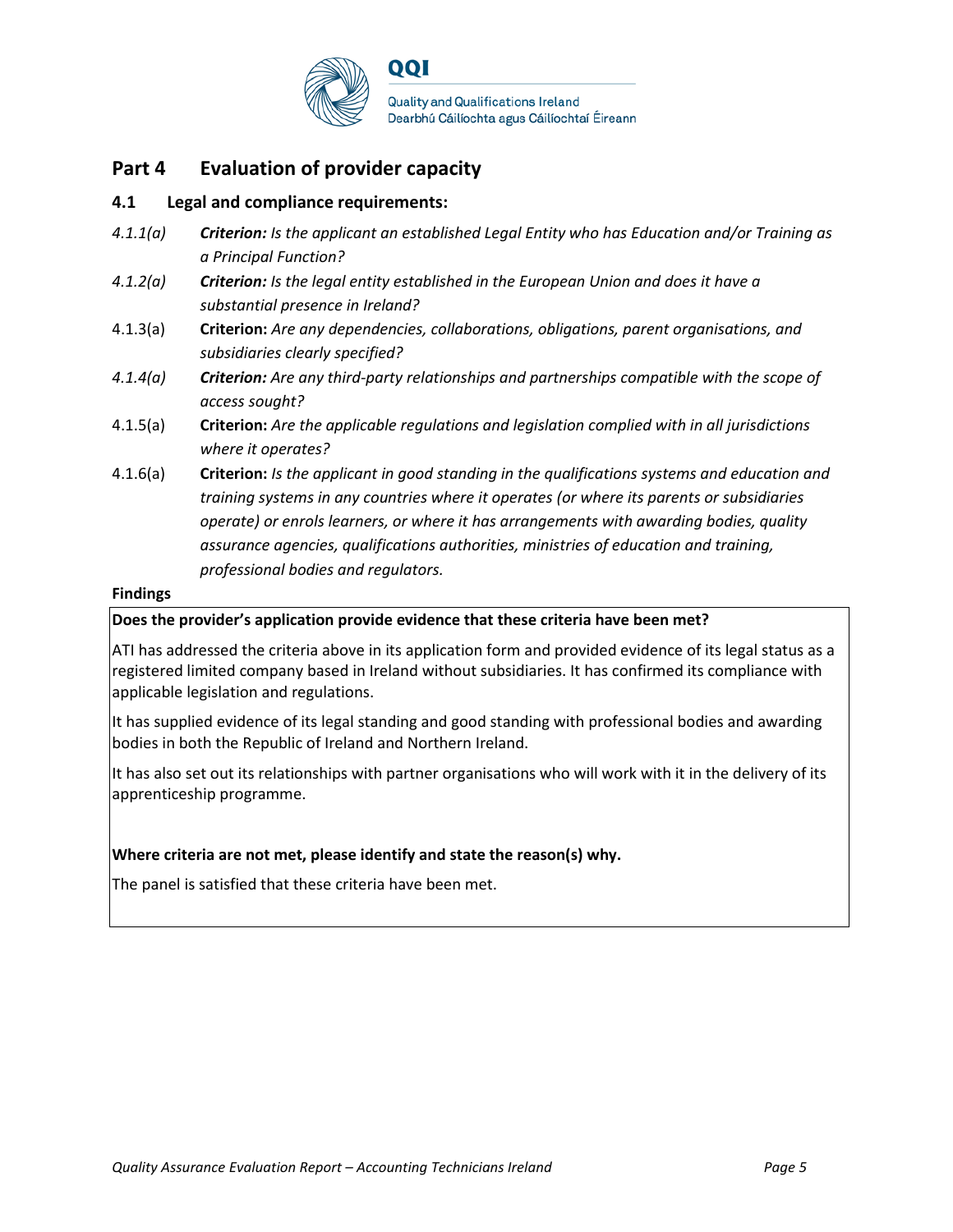

#### **4.2 Resource, governance and structural requirements:**

- 4.2.1(a) **Criterion:** *Does the applicant have a sufficient resource base and is it stable and in good financial standing?*
- 4.2.2(a) **Criterion:** *Does the applicant have a reasonable business case for sustainable provision?*
- 4.2.3(a) **Criterion:** *Are fit-for-purpose governance, management and decision making structures in place?*
- 4.2.4(a) **Criterion:** *Are there arrangements in place for providing required information to QQI?* **Findings**

#### **Does the provider's application provide evidence that these criteria have been met?**

In its presentation to the panel, ATI demonstrated substantial financial resources and reserves. As part of its strategic plan for the next five years it demonstrated how and when its apprenticeship programme, if validated, will generate a surplus.

If approved as suitable for a new statutory apprenticeship by the Apprenticeship Council, state funding for the programme is guaranteed if validated. This funding will go to the ETBs to fund the delivery of the programme, but ATI will generate income from registration and exam fees as well as sales of textbooks etc.

ATI has proposed a governance structure for the oversight of its quality management. The panel has made some recommendations with regards to governance (see part 5 below) but on the whole is satisfied that the proposed system has the potential to provide adequate oversight and separation of academic and commercial decision making.

#### **Where criteria are not met, please identify and state the reason(s) why.**

The panel is satisfied that these criteria have been met.

#### **4.3 Programme development and provision requirements:**

| 4.3.1(a) | <b>Criterion:</b> Does the applicant have experience and a track record in providing education and |
|----------|----------------------------------------------------------------------------------------------------|
|          | training programmes?                                                                               |

- 4.3.2(a) **Criterion:** *Does the applicant have a fit-for-purpose and stable complement of education and training staff?*
- 4.3.3(a) **Criterion:** *Does the applicant have the capacity to comply with the standard conditions for validation specified in Section 45(3) of the Qualifications and Quality Assurance (Education and Training) Act (2012) (the Act)?*
- 4.3.4(a) **Criterion:** *Does the applicant have the fit-for-purpose premises, facilities and resources to meet the requirements of the provision proposed in place?*
- 4.3.5(a) **Criterion:** *Are there access, transfer and progression arrangements that meet QQI's criteria for approval in place?*
- 4.3.6(a) **Criterion:** *Are structures and resources to underpin fair and consistent assessment of learners in place?*
- 4.3.7(a) **Criterion:** *Are arrangements for the protection of enrolled learners to meet the statutory obligations in place (where applicable)?*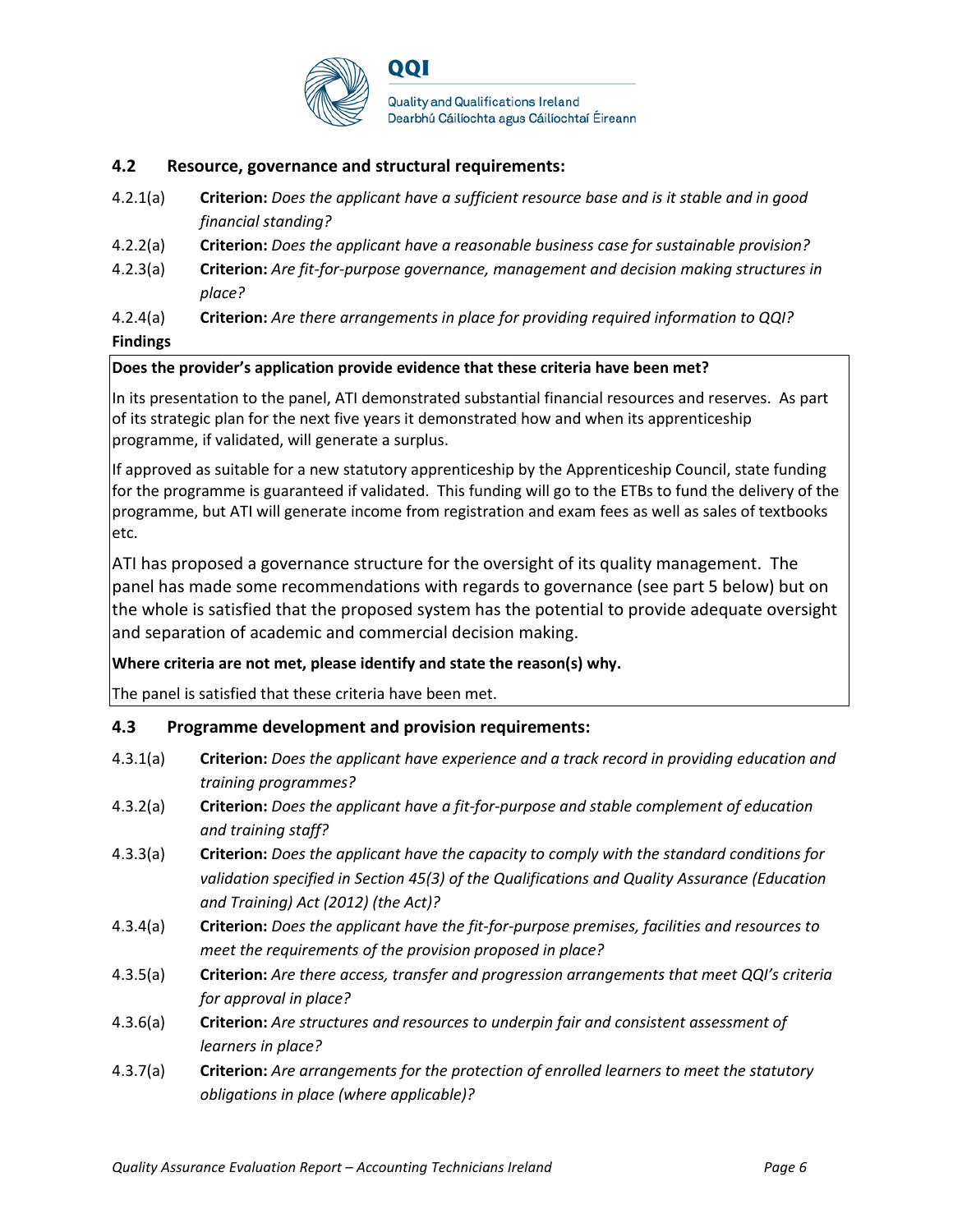

QQI

**Quality and Qualifications Ireland** Dearbhú Cáilíochta agus Cáilíochtaí Éireann

#### **Findings**

**Track Record**: ATI has a long track record as an examining / awarding body working with colleges to enable learners to achieve its qualifications. It has recent experience of coordinating a non QQI accredited apprenticeship type programme (Praktikum) which involves the partners who would be involved in delivering a QQI accredited apprenticeship**.**

**Staffing:** While reliant on partner organisations, ETBs and employers, to deliver the training, ATI has a complement of staff dedicated to the management and quality assurance of an apprenticeship programme. In addition there is a significant staff complement of staff in its examinations, recruitment and registration systems who can support the apprenticeship programme as well as ATI's established programme.

The panel did seek commitment and supporting evidence from ATI that it would deploy ongoing resources to support proactive management of the quality assurance system. While it accepted that additional dedicated staff had been allocated to the programme and that other senior staff have part of their time allocated to the programme, the panel was keen to ensure that these arrangements are solidified and additional support is given to assist the work of the apprenticeship manager in monitoring the quality of the on and off the job aspects of the apprenticeship.

**Access, transfer and progression** arrangements are included in the ATI Draft QA Manual. How ATI deals and doesn't deal with the Recognition of Prior Learning and Learner Information was discussed. These were areas where the panel had advice for ATI as to how its systems could be enhanced.

**Assessment**: The panel meeting spent time focussing on the assessment arrangements currently in place and planned by ATI. While the panel had reservations about the conservative nature of the proposed assessment methodologies of ATI, it accepted that graduates of any Accounting Technician apprenticeship programme have to meet the expectations of the professional bodies if existing progression arrangements are to be maintained. While recognising that the employers have also expressed a preference for current arrangements, nonetheless, the panel felt that opportunities for a radical review of how some of the programme learning outcomes could be assessed had been missed.

**Protection of enrolled learners** requirements do not apply to apprenticeship programmes which are entirely state funded. Hence this topic did not form part of the panel's evaluation.

*Where criteria are not met, please identify and state the reason(s) why.*  The panel is satisfied that these criteria have been met.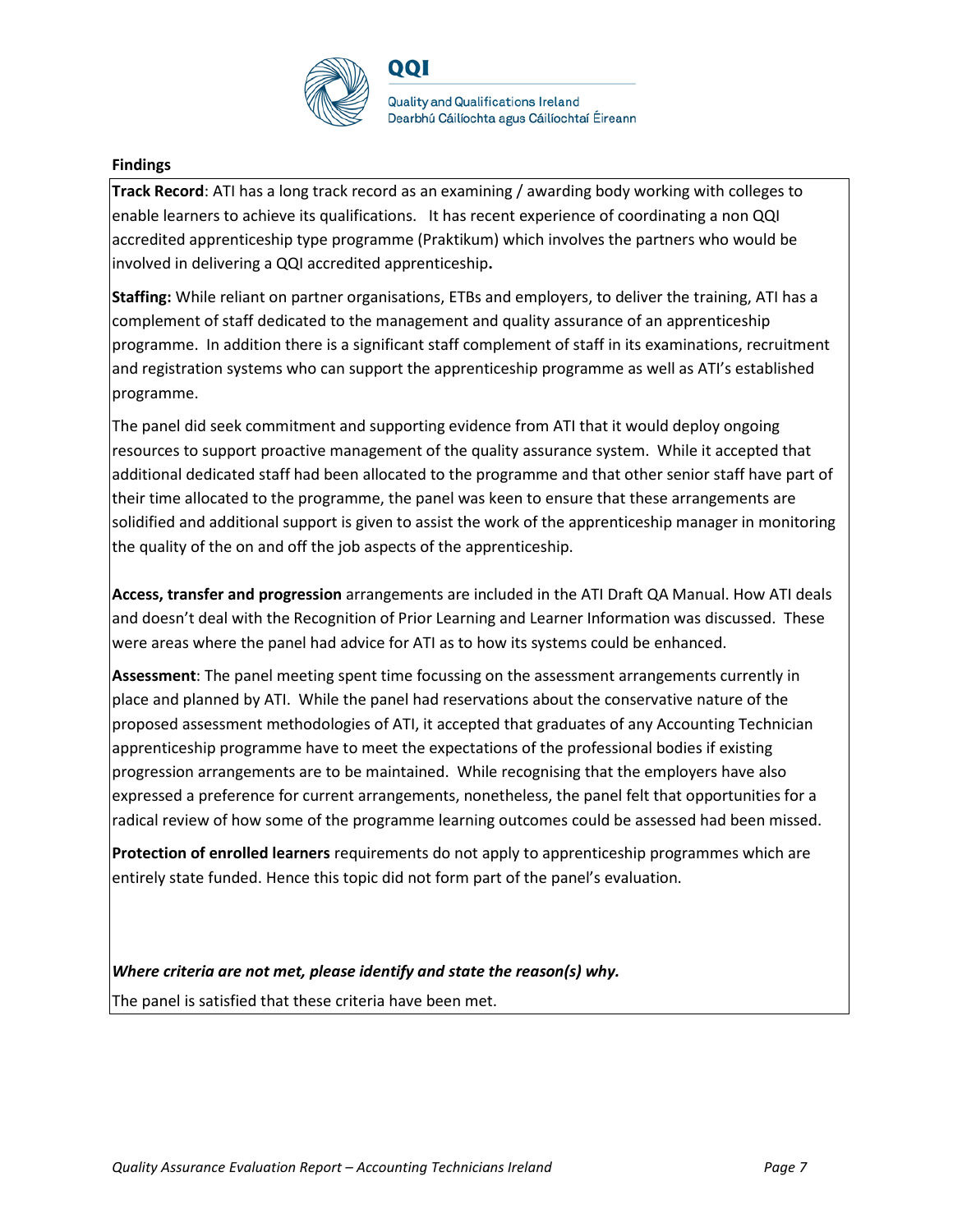

### **4.4 Evaluation of Capacity to provide the proposed education and training provision - Overall finding:**

The panel is confident of ATI's commitment to this programme and its capacity to coordinate its delivery and assessment. The panel was particularly impressed with ATI's acceptance and use of the findings of the quality and capacity panel in 2016. ATI has demonstrated significant progress in its understanding and implementation of its role as coordinating provider of an apprenticeship programme.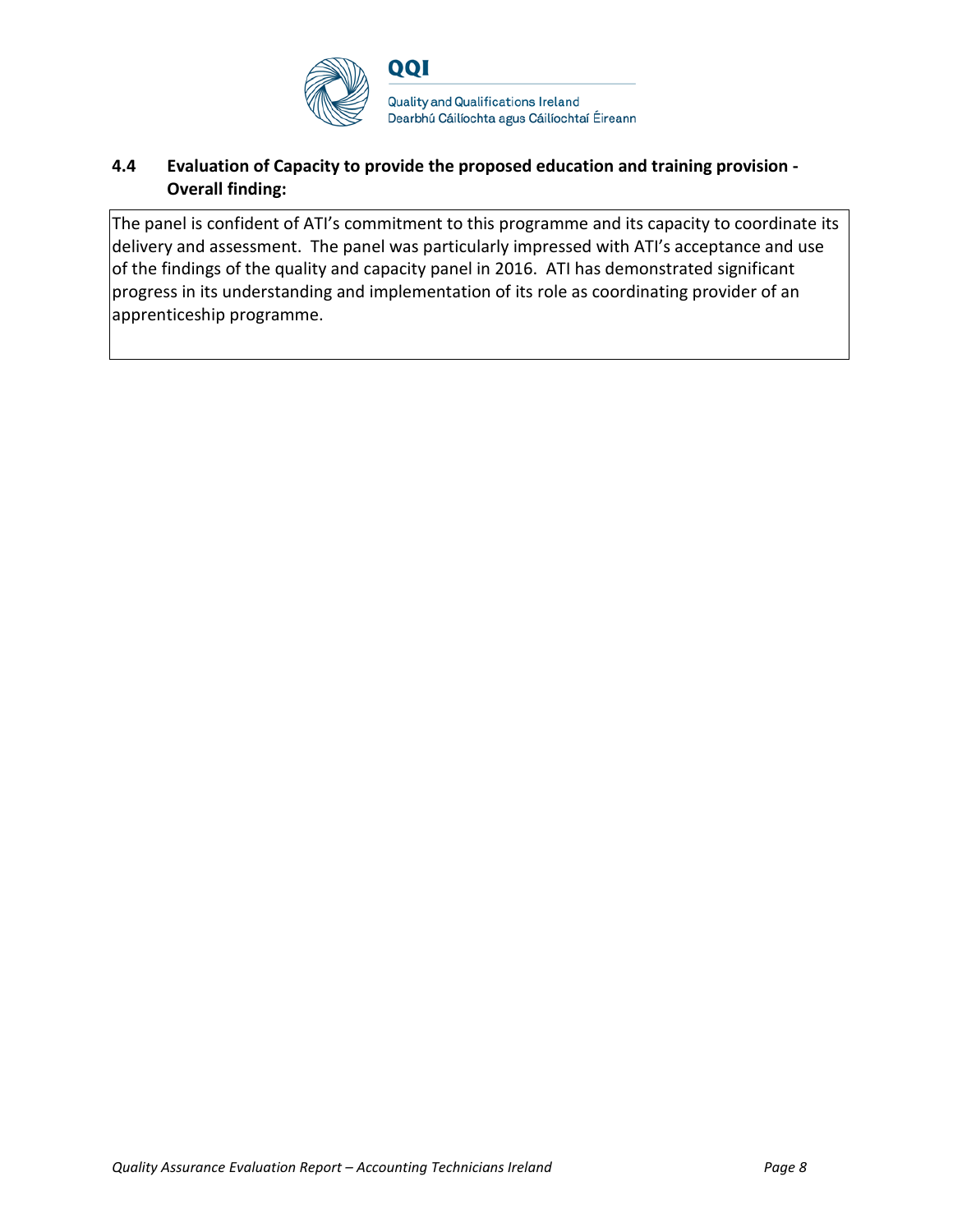

## **Part 5 Evaluation of draft QA Procedures submitted by ATI**

*The following is the panel's findings following evaluation of Accounting Technicians Ireland's quality assurance procedures against QQI's Core Statutory Quality Assurance Guidelines (April 2016). This section of the report follows the structure and referencing of the guidelines.* 

#### **1 GOVERNANCE AND MANAGEMENT OF QUALITY**

#### *Panel Findings:*

As an established entity, ATI is extensively audited by external regulatory authorities (CCEA), quality standards organisations (ISO), and industry-specific representative bodies (IFAC) and has achieved consistently positive reviews. Its track record, industry recognition, financial stability and extensive member network are testament to its strong governance and quality management.

The focus for the panel however was on its governance of an apprenticeship for which it would be the coordinating provider as this was an area where significant need for improvement was identified by the panel in 2016.

It was evident that ATI has devoted considerable thought as to how its governance system should be structured to reflect its role as a coordinating provider. Its governance now includes:

- Consortium Steering Group
- Programme Board
- Education Board
- Assessment Board

ATI observes the principle of externality and all panels and boards with a role in governance and/or programme management include external members. It is recruiting a full time Programme Director for the apprenticeship programme. This role will be part of the internal management of ATI as the individual will have a role in relation to the governance boards and committees. In addition, there is a full time Apprenticeship Manager responsible for supporting learners and monitoring the quality of providers.

In its self-assessment report, ATI recognised its new structures and systems need to be integrated with existing governance and quality assurance systems (ISO). It has therefore committed to reviewing its QA system annually at a minimum.

The panel accepted that the structures are significantly improved and have the potential to oversee and maintain quality. However it identified areas for improvement:

- The composition of the Programme Board and the Consortium Steering Group is too ETB focused at present and should have more employer representation to maintain the employer led focus of the apprenticeship. This is a rebalancing rather than a radical restructuring and it was accepted that employers will be more involved as the programme becomes more established.
- There are procedures to collect a lot of data from learners, delivering colleges and employers. Making the best use of this data, and acting on the analysis of the findings is crucial to improving quality. It will be important to develop good reporting systems so that useful and timely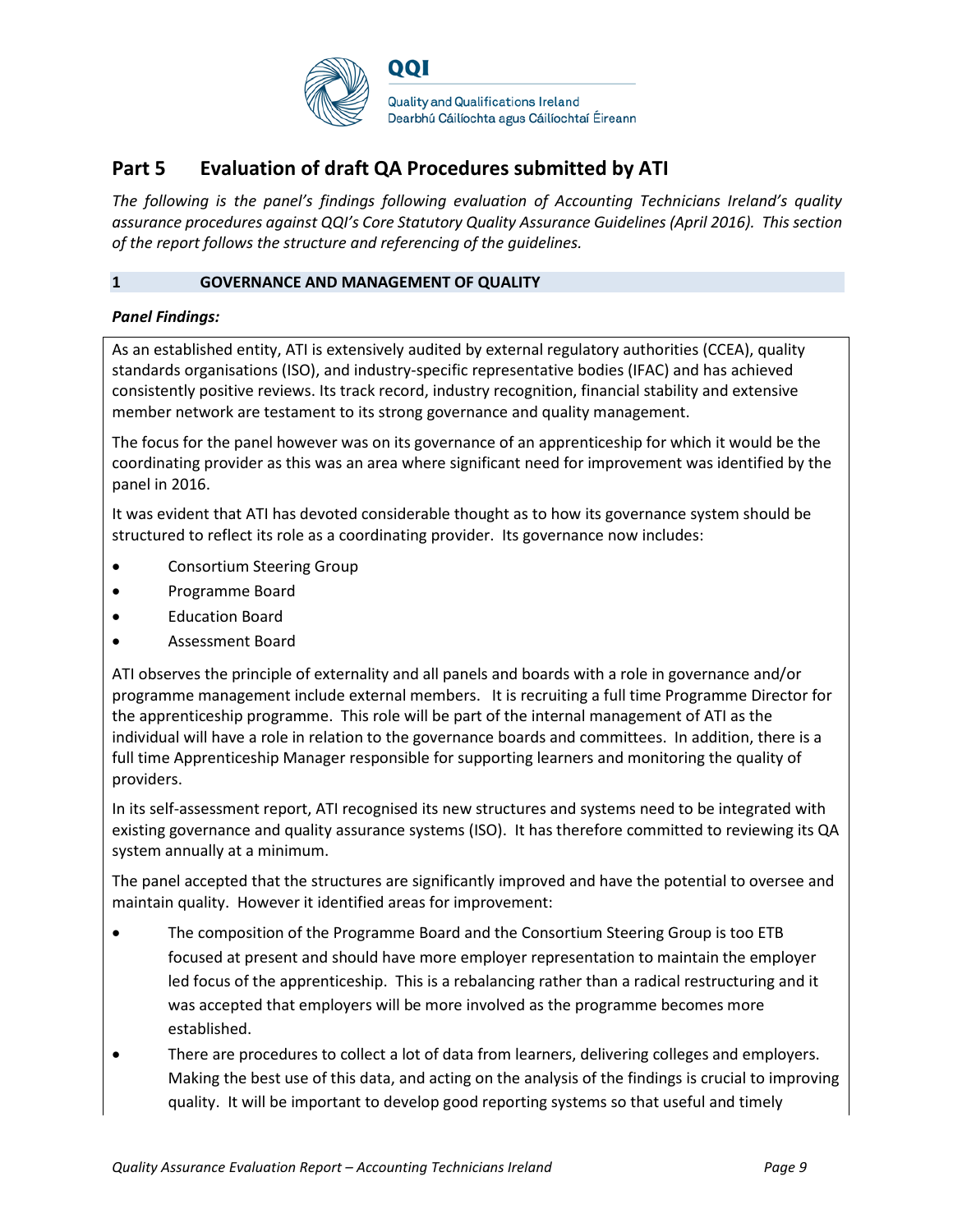

**Quality and Qualifications Ireland** Dearbhú Cáilíochta agus Cáilíochtaí Éireann

information is passed to the appropriate board in order for them to take action which improves the quality of the provision i.e. Programme, Education or Assessment. Procedures should identify what information is in each report, what frequency and to which governance board the report is presented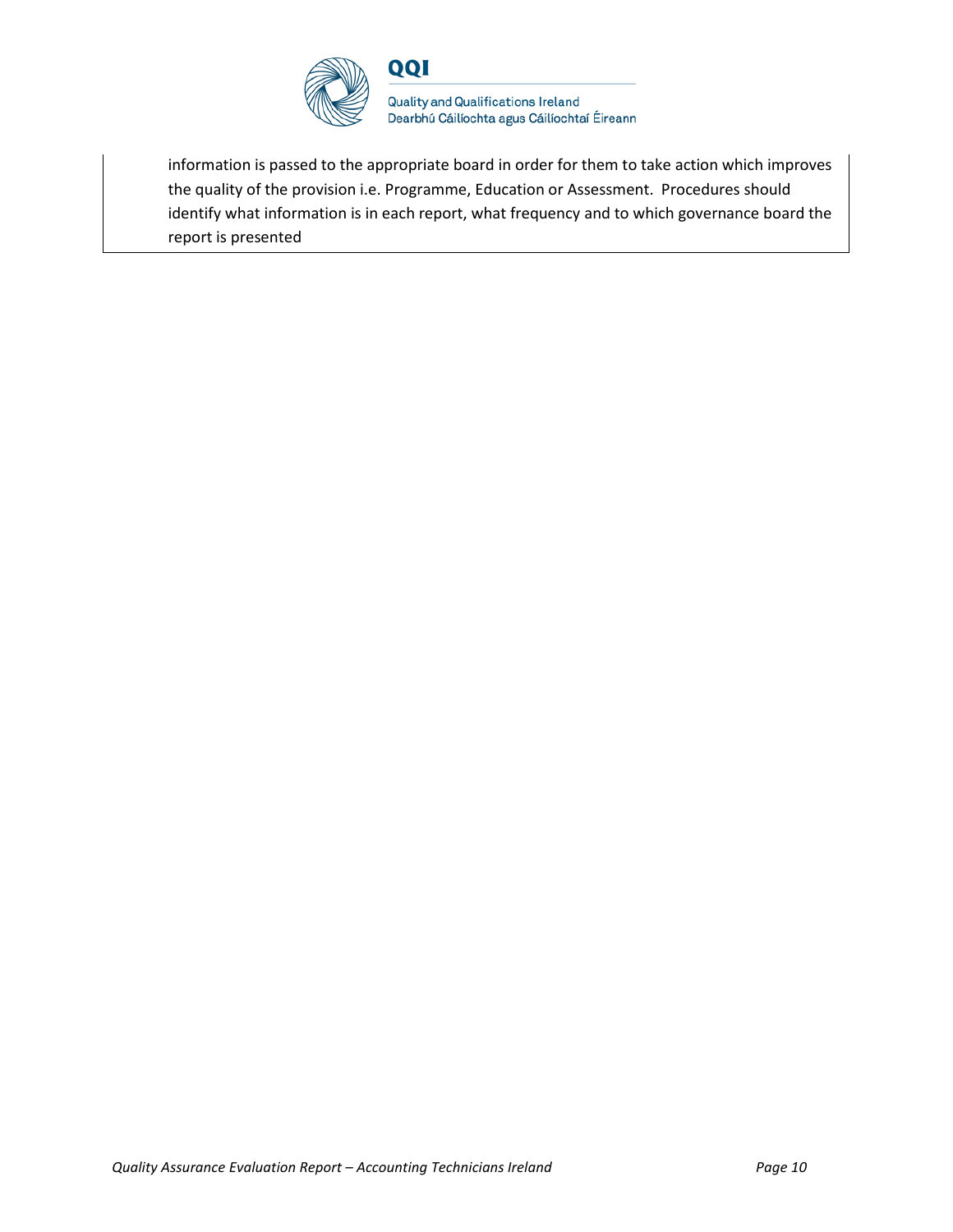

**Quality and Qualifications Ireland** Dearbhú Cáilíochta agus Cáilíochtaí Éireann

#### **2 DOCUMENTED APPROACH TO QUALITY ASSURANCE**

#### *Panel Findings:*

The documentation which details ATI's quality assurance policies, procedures and systems is now housed in a Quality Assurance Manual (QAM), which reflects the headings in QQI guidelines. This is in response to a recommendation from 2016 and it is a significant improvement. The QAM will be subject to ATI's document management system and will be updated annually by the Programme Director following an annual programme /QAS review and the publication of ATI's annual Quality Report.

The panel had some concerns on reading the documentation which were alleviated when they were able to speak directly to ATI representatives and evidence was provided. This was an issue with both the quality assurance and the programme documentation i.e. there are some elements of the system which are not fully documented.

The panel recommends that the quality assurance documentation be reviewed to ensure that it is reliable and effective in communicating the roles and responsibilities of ATI as an organisation and that of its staff, governance committees and partner organisations. The information provided about the roles and responsibilities of the Programme Director and Apprenticeship Manager probably undersold what they do. When described in detail at the panel meeting, these roles gave reassurance to the panel.

There are some areas which still need to be documented i.e. the rules and systems of grading / classification of learner outcomes in individual modules and the award. It was accepted by the panel that this is an area where further guidance may be required from QQI.

Overall, it was acknowledged by the panel that the QAM was constructed to be an 'active' document which will develop as ATI develops as a provider.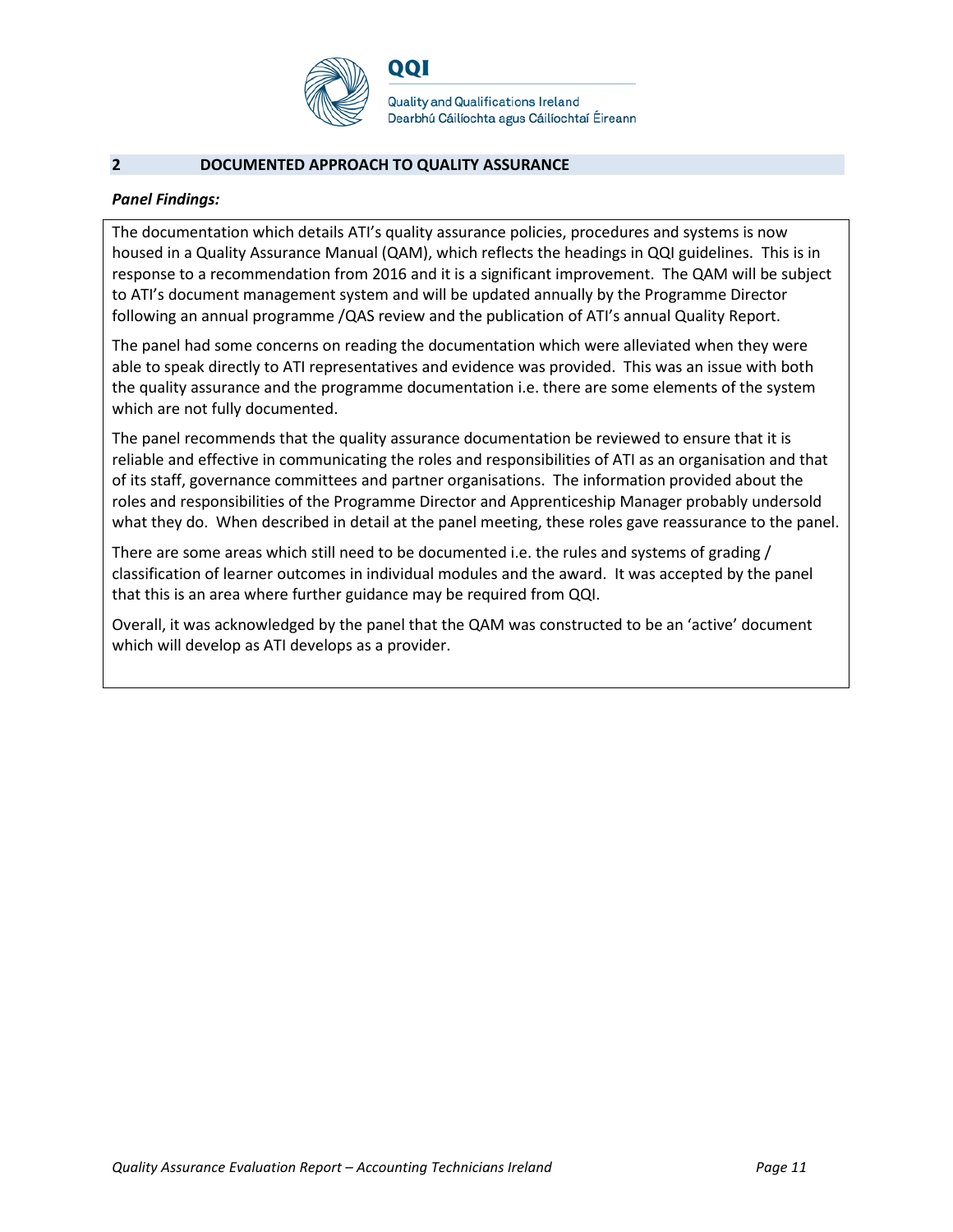

#### **3 PROGRAMMES OF EDUCATION AND TRAINING**

#### *Panel Findings:*

The proposed Accounting Technician Apprenticeship programme is the entire focus of ATI's quality assurance system at present.

#### **Programme Design and Development**

The panel acknowledged the context in which the new programme is being developed i.e. ATI reported that it felt it did not have much room for innovation or flexibility in its programme design or assessment given the existing expectations of employers and professional bodies based on the established Accounting Technician programme.

However the panel strongly encouraged ATI to consider in any review of the programme, how it will ensure and enhance the employer led nature of the apprenticeship model and how this could be reflected in the programme. For example, could there be less focus on the exam based assessment and more thought given to how some at least of the learning outcomes could be assessed solely on the job?

It is very important that the direction of travel in programme design is from the Occupational Profile to MIPLOs to Assessment rather than the reverse.

The panel did recognise that the development of this apprenticeship will enhance the opportunities of many, including school leavers, to access a well-recognised qualification in a new way.

#### **Access, Transfer and Progression**

QQI's requirements for Access, Transfer and Progression are met by ATI's systems. These are dealt with more fully in the programme validation documentation.

There is potential for improvement in the following areas:

- RPL: it is not clear that any recognition of prior experiential uncertified learning is available to learners.
- Learner information needs to be comprehensive especially on what would be the time, effort and commitment expected from each learner. This would be particularly important for school leavers.
- Transfer and progression opportunities which may be broader than what is available within the established programme need to be investigated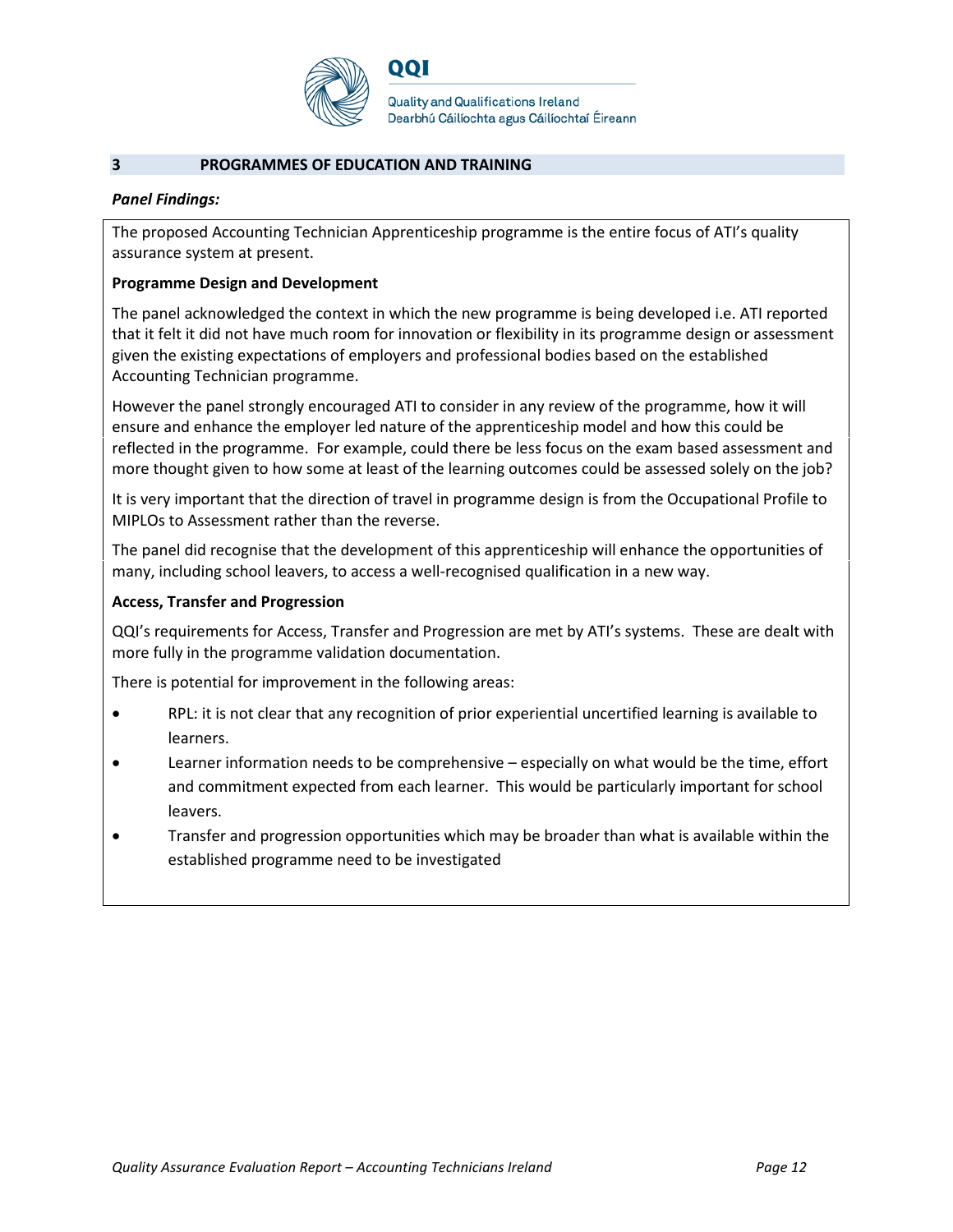

**Quality and Qualifications Ireland** Dearbhú Cáilíochta agus Cáilíochtaí Éireann

#### **4 STAFF RECRUITMENT, MANAGEMENT AND DEVELOPMENT**

#### *Panel Findings:*

ATI's own procedures for recruitment, management and development of its staff are comprehensive.

However the panel was of the view that there is not enough clarity in the quality assurance procedures as to how ATI manages the allocation and monitoring of ETB staff who would be working on the apprenticeship programme coordinated by ATI.

Information was given to the panel about 'checking of tutor credentials' which did not seem to be in the documentation even though it was the practice.

It remains a critical part of the quality assurance model, that the coordinating provider must have the procedures to ensure that

- (i) appropriately qualified staff are allocated to the programme by colleges and employers
- (ii) contingency plans are in place to provide cover for staff should they be absent or, in the on the job context, a workplace mentor is moved to another role.
- (iii) the effectiveness of these tutors and mentors is monitored and reported on.

ATI recognises this and states in its self-assessment report:

*'Following approval of ATI's quality assurance of policies and procedures and the validation of the ATA programme, ATI will need to continue to evaluate its internal capacity to meet all the obligations of being a coordinating provider and need to build this assessment into its annual performance appraisal systems and budgeting.'*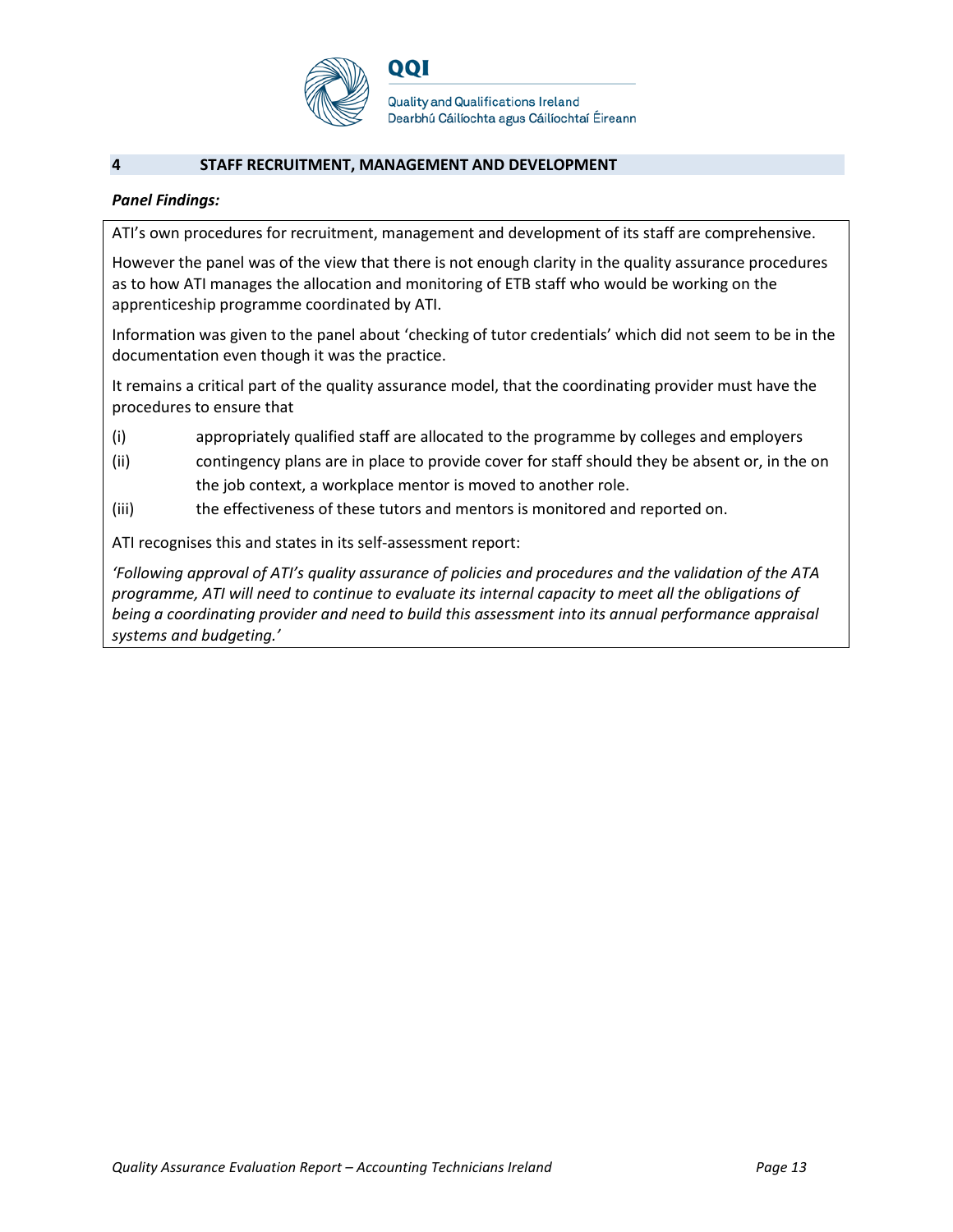

QQI

**Quality and Qualifications Ireland** Dearbhú Cáilíochta agus Cáilíochtaí Éireann

#### **5 TEACHING AND LEARNING**

#### *Panel Findings:*

The panel found that the approach to Teaching and Learning in ATI is still influenced by the traditional methodologies employed in the established Accounting Technician programme and that further work needs to be done to introduce new and innovative methods appropriate to a new, work based programme.

It is acknowledged that ATI are doing some 'reverse transfer' by plans to amend the established programme through the introduction of more work based assessment. It also has plans to increase the role for blended learning.

Both the panel and ATI recognised the value of national and international networking and benchmarking as a way of building capacity in workplace learning and assessment strategies .

While the panel recognised the use of individual training plans for on the job training, it was not clear how individualised they were or how they took account of learning styles. It was recommended that this area be developed further.

#### **6 ASSESSMENT OF LEARNERS**

#### *Panel Findings:*

As an examining body of long standing and high repute, ATI has very good procedures for fair and consistent assessment of learner achievement and is recognised as such.

ATI has worked on the enhancement of its workplace assessment so as to have

'*tasks that appropriately reflect the specified learning outcomes, briefs with which both the workplace mentor and apprentice can effectively engage, and, critically, academic standards that ATI can quality assure.'*

#### ATI has also

*'appointed workplace assessment moderators to moderate work-based assessments based on ATI's sampling strategy. These moderators, who must have experience of work-based learning and assessment, will review a sample of assessment submissions to check for consistency and fairness in marking both within and between employers and to confirm that the assessment instruments are fit for purpose.*

The panel acknowledged the steps ATI has done to promote and quality assure its workplace assessment. It feels that more can be done to integrate the assessment and moderation of on the job and off the job learning and to reduce the focus on exams. It proposes that ATI consider using subject experts and external moderators who would have responsibility for both learning modes. This would enhance the profile of on the job learning and assessment in the spirit of apprenticeship.

The panel also states that ATI needs to document further its rules for final grading taking into account opportunities to repeat exams and assessment tasks on the job.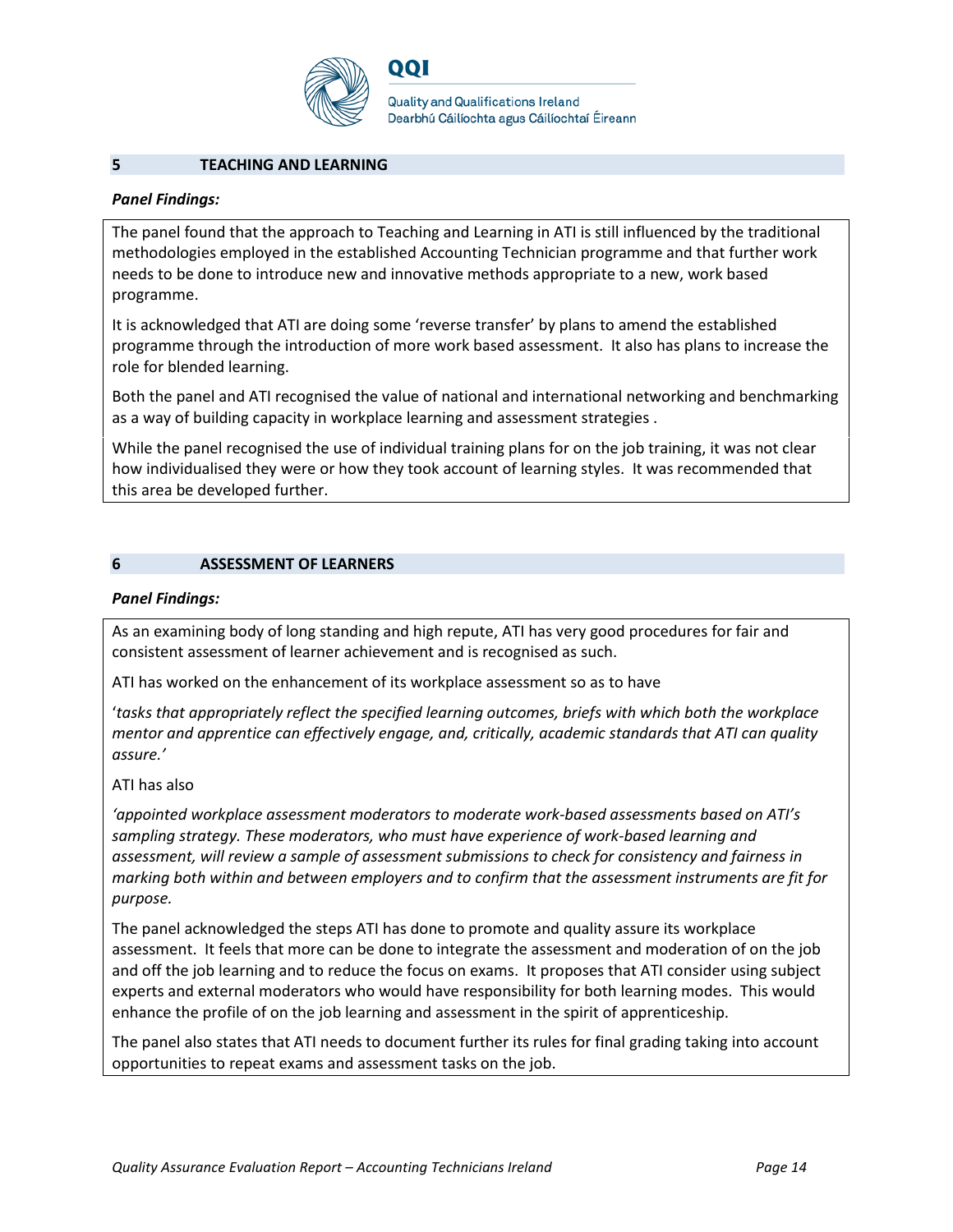

QQI

**Quality and Qualifications Ireland** Dearbhú Cáilíochta agus Cáilíochtaí Éireann

#### **7 SUPPORT FOR LEARNERS**

#### *Panel Findings:*

ATI have worked hard to put supports for apprentices into place i.e. in their self-assessment report, they state:

'*In designing and implementing learner supports for the apprenticeship programme, ATI works closely with the collaborating providers (colleges and employers) to ensure that all providers (coordinating and collaborating) are involved in the support of the apprentice at all stages of the programme and that all resources and supports, irrespective of who is providing them, are fit-forpurpose and accessible. ATI provides training and support to the tutors, college and workplace mentors to ensure they are aware of the supports available to both them and the apprentice.* 

*Learners are informed about the full range of services available to them at induction, in the Apprentice Handbook, information contained on the ATI website and ongoing basis by their tutors, mentors and members of the ATA team.*

The panel found evidence of this in the documentation and meetings with staff and partner provider organisations.

Given the tri-partite relationship a learner is interacting with on the programme, it is essential that he or she knows who to contact and in what context. The information to learners in handbooks etc should be reviewed regularly based on information gained through monitoring feedback from all parties involved in the programme.

#### **8 INFORMATION AND DATA MANAGEMENT**

#### *Panel Findings:*

ATI has well established systems for maintaining records of students' registration, progress and completion. These will need to be adapted to encompass reporting to Solas and QQI and this is acknowledged by ATI in its self-assessment.

A new CRM system is being developed which will result in a single system for data, information and relationship management.

Such a system will be very important for the monitoring and auditing responsibilities associated with the role of coordinating provider.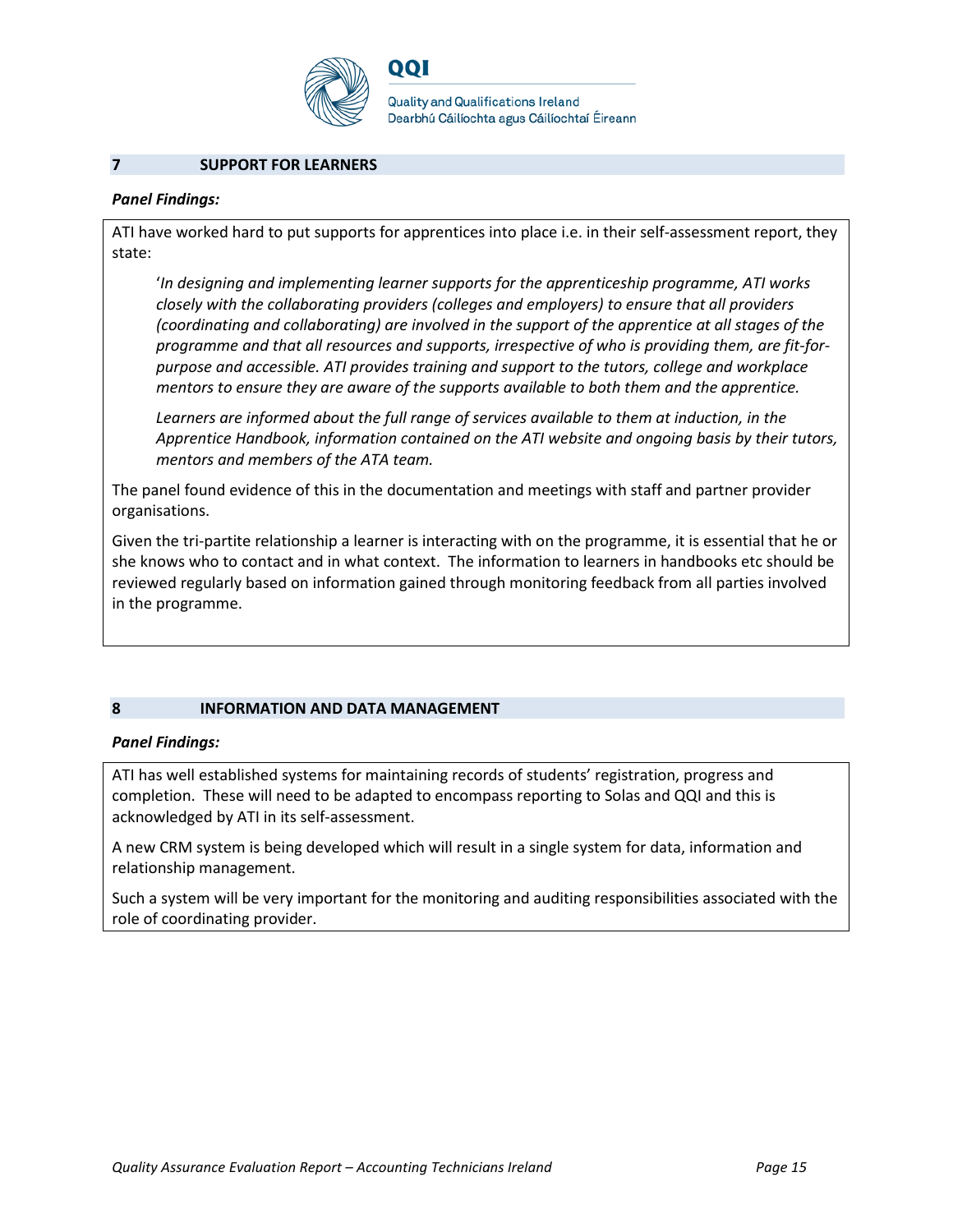

#### **9 PUBLIC INFORMATION AND COMMUNICATION**

#### *Panel Findings:*

ATI have good systems for providing information about their programmes and services. Its website <http://www.numbersindna.ie/> is comprehensive.

It is currently developing an Apprentice Handbook, which is viewed as a key document in providing information to apprentices. ATI is designing the Handbook to act as a single repository for information on all aspects of the programme. The Handbook will be available for the 2017/18 academic year and will be updated annually thereafter as part of our annual review of programme materials.

#### **10 OTHER PARTIES INVOLVED IN EDUCATION AND TRAINING**

#### *Panel Findings:*

As coordinating provider in an apprenticeship programme, ATI has responsibility to ensure that all parties involved are adhering to their responsibilities in respect to programme quality. This was the main area of concern expressed by the panel in 2016 i.e. that ATI did not have the procedures or instruments to take full responsibility for the quality of its programme as delivered in and by its partner organisations.

ATI has taken significant steps since then to enhance its governance structures and procedures in such a way as to enable it to fulfil its responsibilities as coordinating provider. In its self-assessment report it states:

'*ATI has the same responsibilities to all learners, whether it delivers the programme directly or in collaboration with providers, and it must monitor the achievement of programme objectives and learner satisfaction on programmes delivered in collaboration with other providers.*

*The relationship between ATI and employers is fully documented in a Memorandum of Understanding which each employer is required to sign before being ratified as a collaborating provider. They will also be vetted by SOLAS to become a Statutory Apprenticeship employer and be subject to their ongoing quality assurance process and Code of Practice. This will be supplementary to ATI's role.*

*There are new procedures to approve, quality assure, monitor and evaluate the performance of collaborating colleges and the college itself and then its respective staff who deliver the off-the-job elements of the programme. The Roles and Responsibilities of each of these positions are set out and a formal agreement with the college is documented through a Memorandum of Understanding signed by the relevant Education & Training Board. The college mentor has a critical role to play in ensuring apprentice's progress; acting as both tutor and providing pastoral care and attending workplace QA visits.'*

The panel acknowledges these changes and the procedure documentation which underpins them in the Quality Assurance Manual.

The panel did have concern that a lot of responsibility to ensure the effective implementation of these procedures falls on the apprenticeship programme manager. It has asked the organisation for a commitment that sufficient resources will be deployed to support the APM to proactively audit the quality of provision in the partner organisation in a scheduled manner.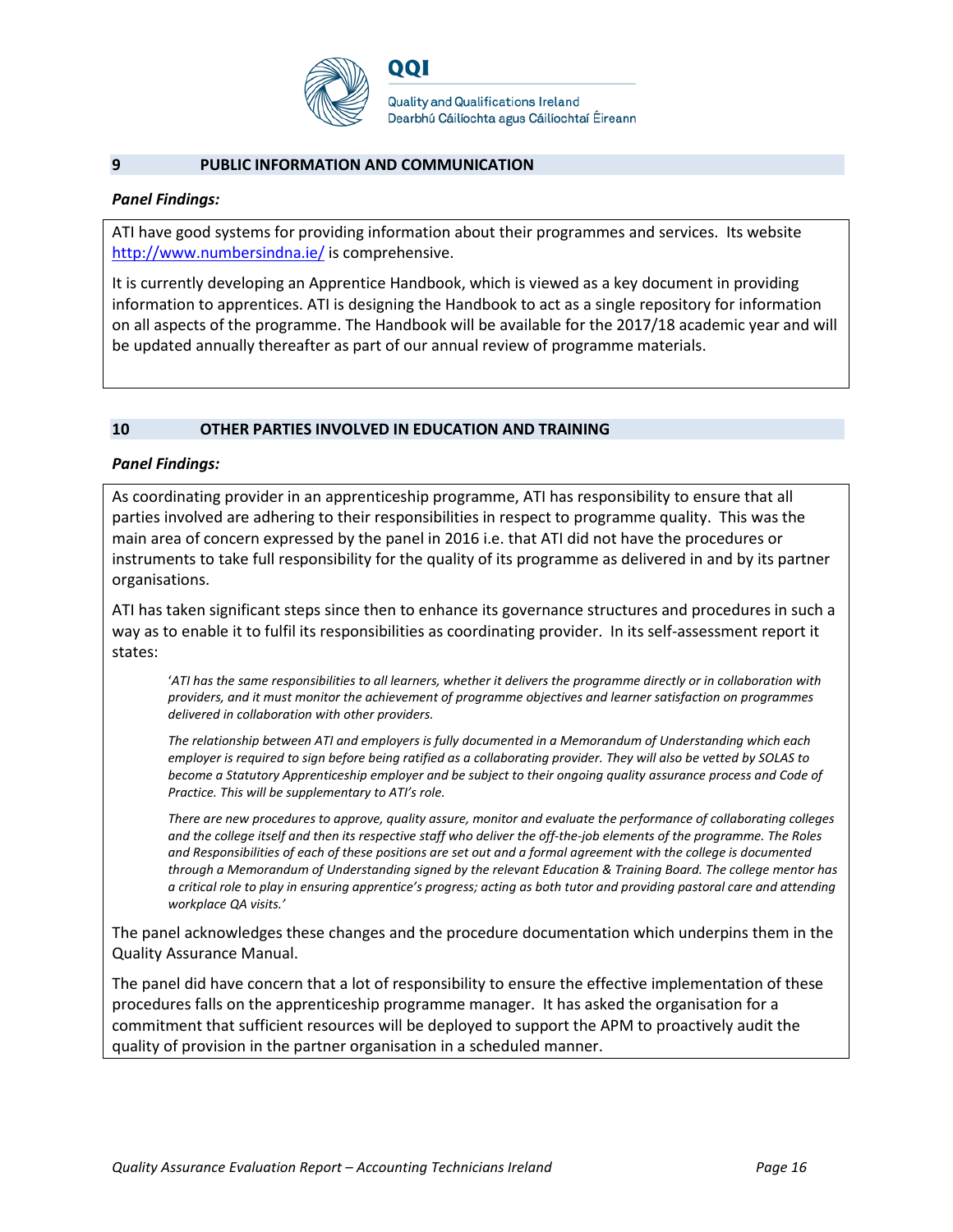

#### **11 SELF-EVALUATION, MONITORING AND REVIEW**

#### *Panel Findings:*

ATI has established a system to maintain contact with all the parties involved in the programme i.e. apprentices, colleges and employers and to monitor provision there.

Given the multi-party nature of an apprenticeship programme and the layered nature of its governance system, it is important that, as the coordinating provider, ATI has access to relevant and appropriate information at the right time and in the right decision making forum. i.e. from a quality assurance perspective, it will be critical that the right data is collected and the appropriate information generated and sent for decision / action to the appropriate forum. And these actions are recorded and their impact monitored.

Decisions need to be made by ATI on what indicators to monitor, how and when to monitor them and what to do with the information gathered.

The panel recommends that ATI builds on existing practice to establish a clear schedule to ensure that it consistently and proactively monitors activity and generates the information it needs to assure the quality of its programmes in a timely manner i.e. not to wait till the end of a programme or a year.

It further recommends that such a schedule of monitoring / proactive quality audits be buttressed by resources so that the apprenticeship manager is adequately supported to carry out such a role.

The panel noted the quality of the self-assessment report submitted as part of ATI's submission. They found it very useful and demonstrated the capacity to honestly appraise current strengths and areas for improvement, a key characteristic of any quality assurance system.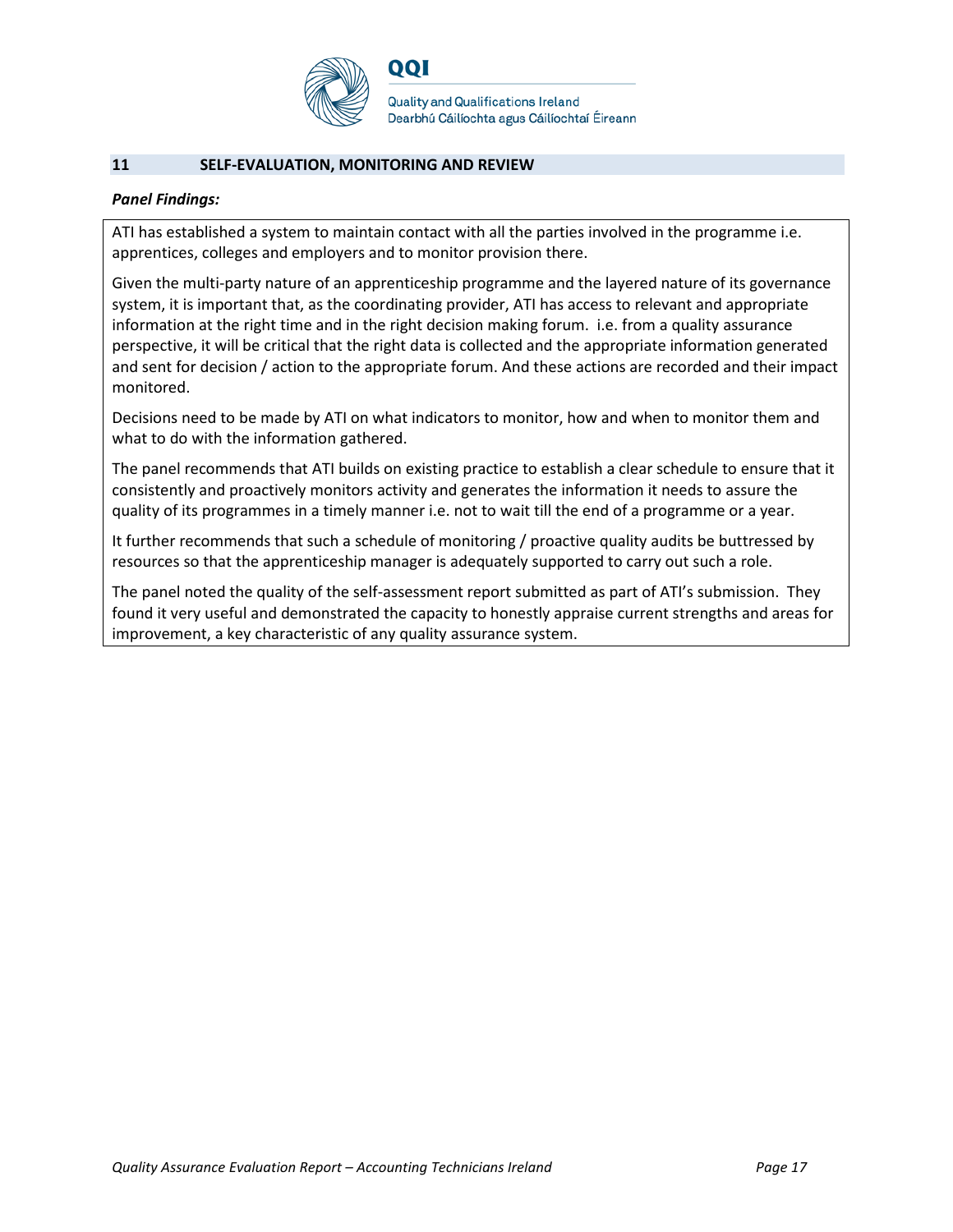

## **Evaluation of draft QA Procedures - Overall panel findings**

While identifying some areas for improvement, the panel recommends to QQI that the draft quality assurance procedures of Accounting Technicians Ireland be approved with a scope of provision as set out below.

## **Part 6 Changes to Quality Assurance Procedures**

| 6.1 | <b>Mandatory</b>                                                                                   |
|-----|----------------------------------------------------------------------------------------------------|
| 1.  | Amend the procedure for self-evaluation, monitoring and review to ensure that the programme        |
|     | is reviewed comprehensively after its first intake has completed. This review should be agreed     |
|     | with QQI and be as broadly based as possible and consider all aspects of the programme,            |
|     | including teaching and assessment methodologies.                                                   |
| 6.2 | <b>Advisory</b>                                                                                    |
| 1.  | Rebalance the composition of the programme board and strategic governance group to have            |
|     | more of an employer focus than presently.                                                          |
| 2.  | Initiate a system of proactive quality audits i.e. on the ground visits to colleges, employers and |
|     | apprentices. These should be designed to monitor practice but also function in quality             |
|     | improvement and sharing of good practice.                                                          |
| 3.  | Maintain and enhance the Schedule for Monitoring to ensure that monitoring activity is             |
|     | proactive rather than reactive. The schedule should be shared with the partner organisations.      |
|     | The current system of regular Apprenticeship Team Meetings to be continued.                        |
| 4.  | Consider appointing subject matter experts for each subject to advise on content and learning      |
|     | outcomes and where they can best be achieved i.e. on and / or off the job.                         |
| 5.  | Consider appointing an external moderator for each subject who will be responsible for             |
|     | overseeing assessment for each module and cover both on and off the job, rather than               |
|     | separating moderation on and off the job.                                                          |
| 6.  | Rules for grade classification at both the module and award level, and handling of repeats need    |
|     | to be documented for learners and for QQI.                                                         |
| 7.  | Ensure that learner information communicates the significant demands there will be placed on       |
|     | any learner in terms of time and effort.                                                           |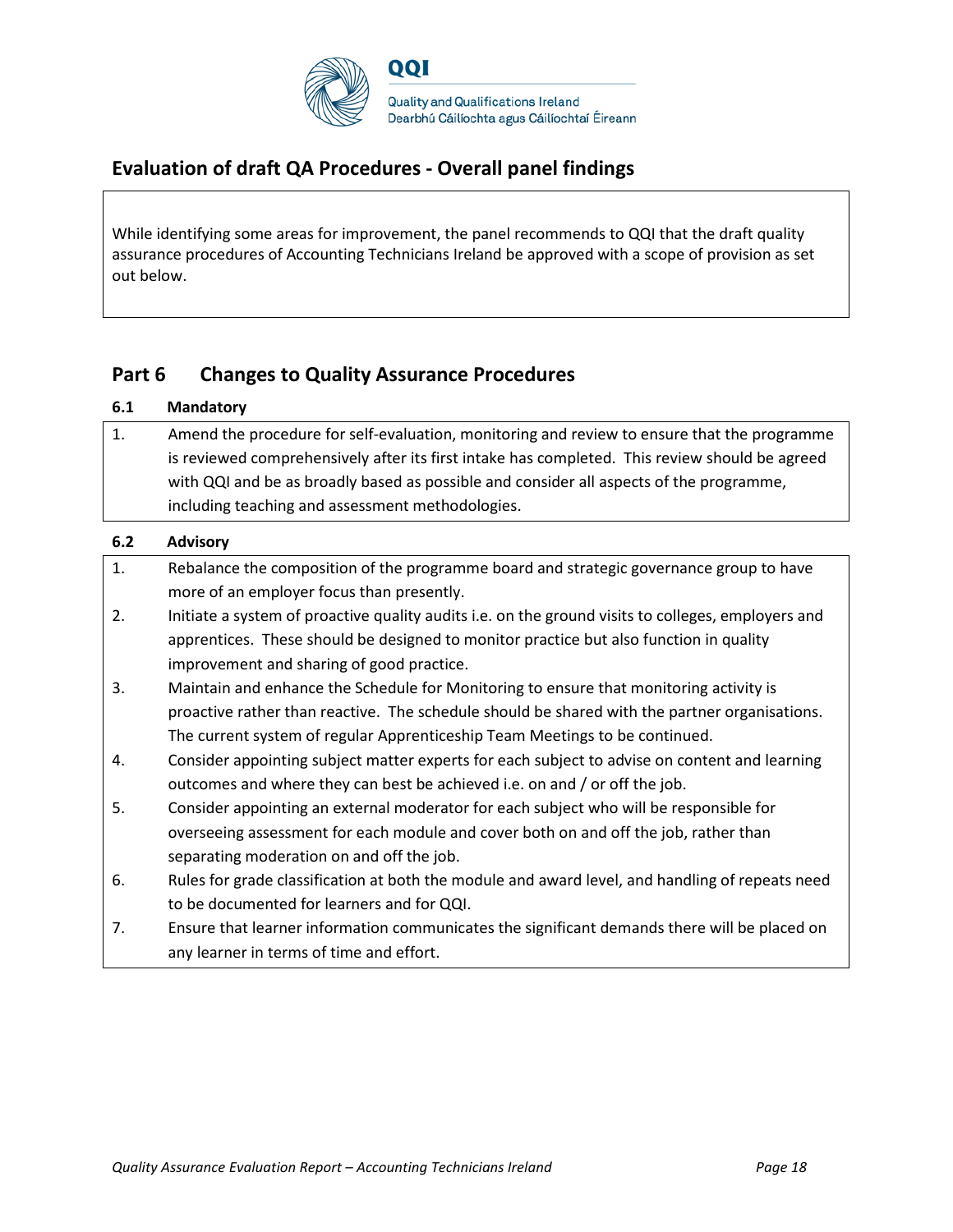

# Part 7 Proposed Approved Scope of Provision for this provider

| <b>NFQ Level(s)</b> | Award<br>Class(es) | Discipline areas | <b>Delivery Methodologies</b> |
|---------------------|--------------------|------------------|-------------------------------|
| Level 6             | Maior              | Accounting       | Apprenticeship                |

### **Part 8 Approval by Chair of the Panel**

This report of the panel is approved and submitted to QQI for its decision on the approval of the draft Quality Assurance Procedures of Accounting Technicians Ireland

Josterling<br>4th July 17 Name: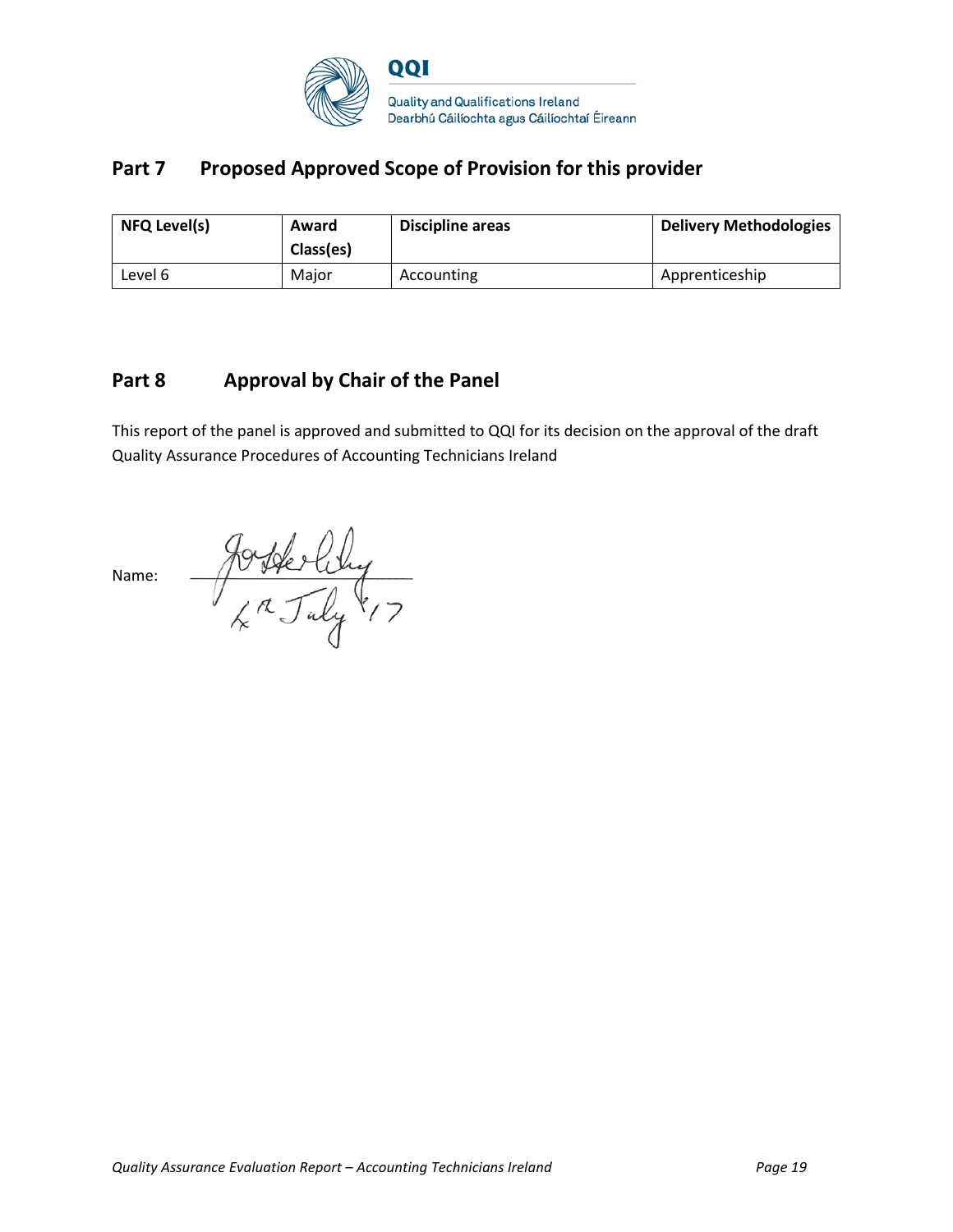

## **Annexe 1: Documentation provided to the Panel in the course of the Evaluation**

| <b>Document</b>                       | <b>Related to</b> |
|---------------------------------------|-------------------|
| <b>Application Form</b>               |                   |
| Self-Assessment Report                |                   |
| <b>Teaching and Learning Strategy</b> |                   |
| <b>Quality Assurance Procedures</b>   |                   |
| Programme Documentation               |                   |

## **Annexe 2: Provider staff met in the course of the Evaluation**

| <b>Name</b>              | <b>Role/Position</b>                            |
|--------------------------|-------------------------------------------------|
| <b>Gillian Doherty</b>   | Chief Operations Officer, ATI                   |
| Carol Lacey              | Interim Programme Director, ATI                 |
| Naomi Lopez              | Apprenticeship Programme Manager, ATI           |
| Lorraine Lawlor          | Compliance Officer, ATI                         |
| <b>Christine Mulcahy</b> | Finance Director, ATI                           |
| <b>Robert Cogill</b>     | Recruitment Manager, ATI                        |
| Aoife Kennedy            | Recruitment Executive, ATI                      |
| John Fitzgibbon          | FET Director, Cork ETB                          |
| Shira Mehlman            | Chair, AT Apprenticeship Programme Board        |
| Nick O'Callaghan         | Programme Director, Cork College of Commerce    |
| Shane McCarthy           | Lecturer, Blackrock Further Education Institute |
| Jennifer Kelly           | Workplace mentor, Mazars                        |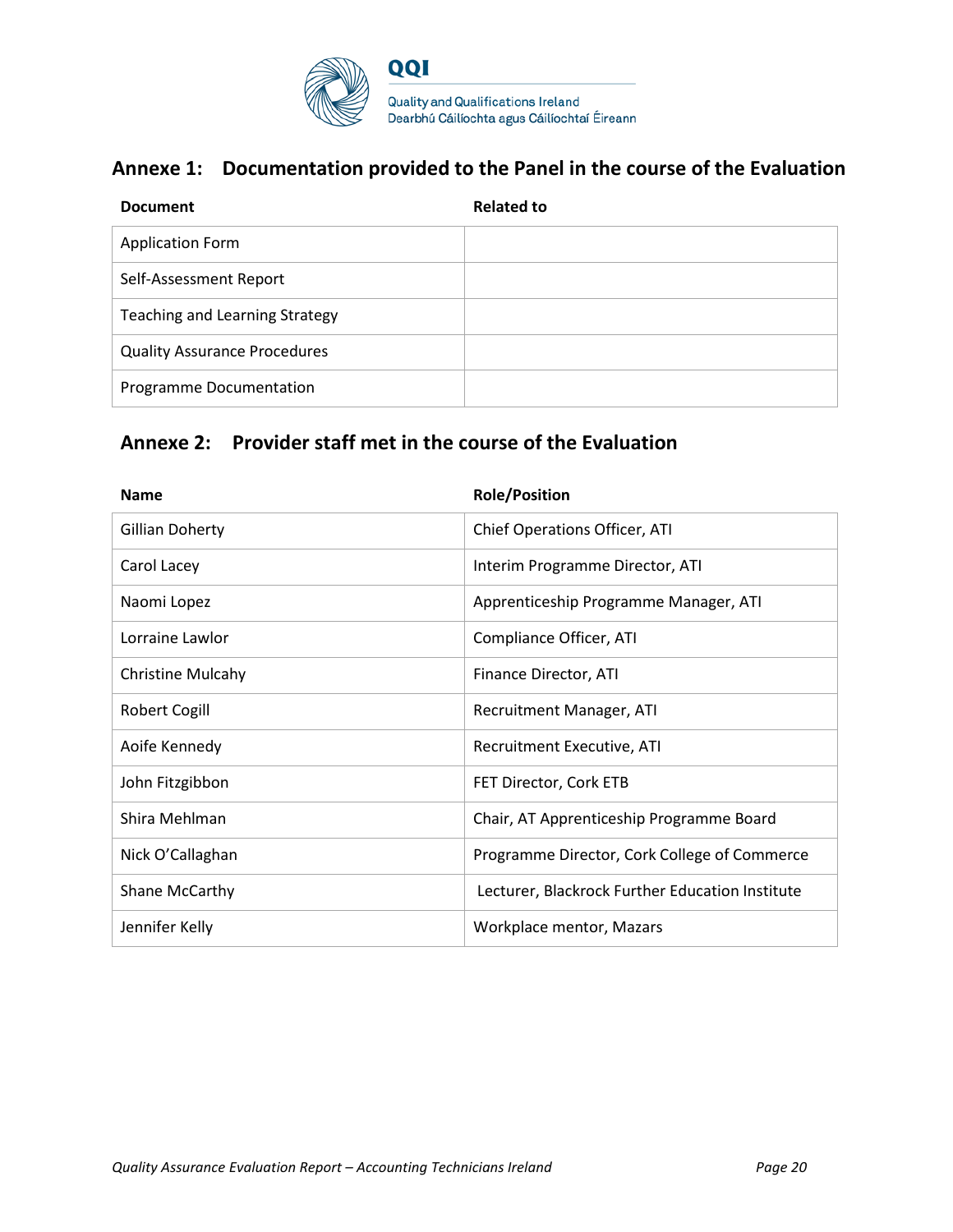

## **Annexe 3: Response from provider to Panel Report**

*From: Gillian Doherty [mailto:gdoherty@accountingtechniciansireland.ie] Sent: Monday 3 July 2017 18:37 To: Walter Balfe <wbalfe@qqi.ie> Subject: QQI panel documentation* 

*Mr. Balfe*

*Please see attached the following attachments as per the panel's request on Friday:*

*1. ATA 5 Year Financial Plan. This includes a summary of our 2016 financial statements which illustrate ATI's healthy financial position. The information should be deemed highly sensitive and has been password protected and I will text you the password.* 

*Note that the Strategy 2020 apprenticeship figures presented on Friday include the HLA NI programme, are based solely on additional income and expenditure over and above the base budget and registration figures and income recognition is calculated differently.* 

*For the purpose of this exercise we have included all income received at the start of each academic year and we have included all direct expense lines. Areas such as Business Development and Marketing cover the apprenticeship within their own annual budgetary processes.* 

- *2. ATA Team roles and responsibilities have been extracted out of the Quality Assurance Manual Appendices documentation and I have added in highlighted text to give a broader description of individual contributions.*
- *3. We have made the necessary amendment to the learning outcome (12.) as requested.*

*I can confirm that Accounting Technicians Ireland will carry out a Programmatic Review of the AT Apprenticeship every 3 years in line with QQI's requirements and based on the advice of the panel.*

*In relation to ATI's application for Initial Access to Validation and for Programme Validation of the AT Apprenticeship, ATI acknowledges and appreciates the Advisory panel's recent recommendations and it commits to fuller consideration of these recommendations over the course of the coming year. ATI will advise QQI of any such implemented changes or improvements to the programme based on these recommendations.* 

*ATI would like to also acknowledge the panel's significant collective expertise which has greatly benefited ATI in its ongoing self-assessment of the programme.*